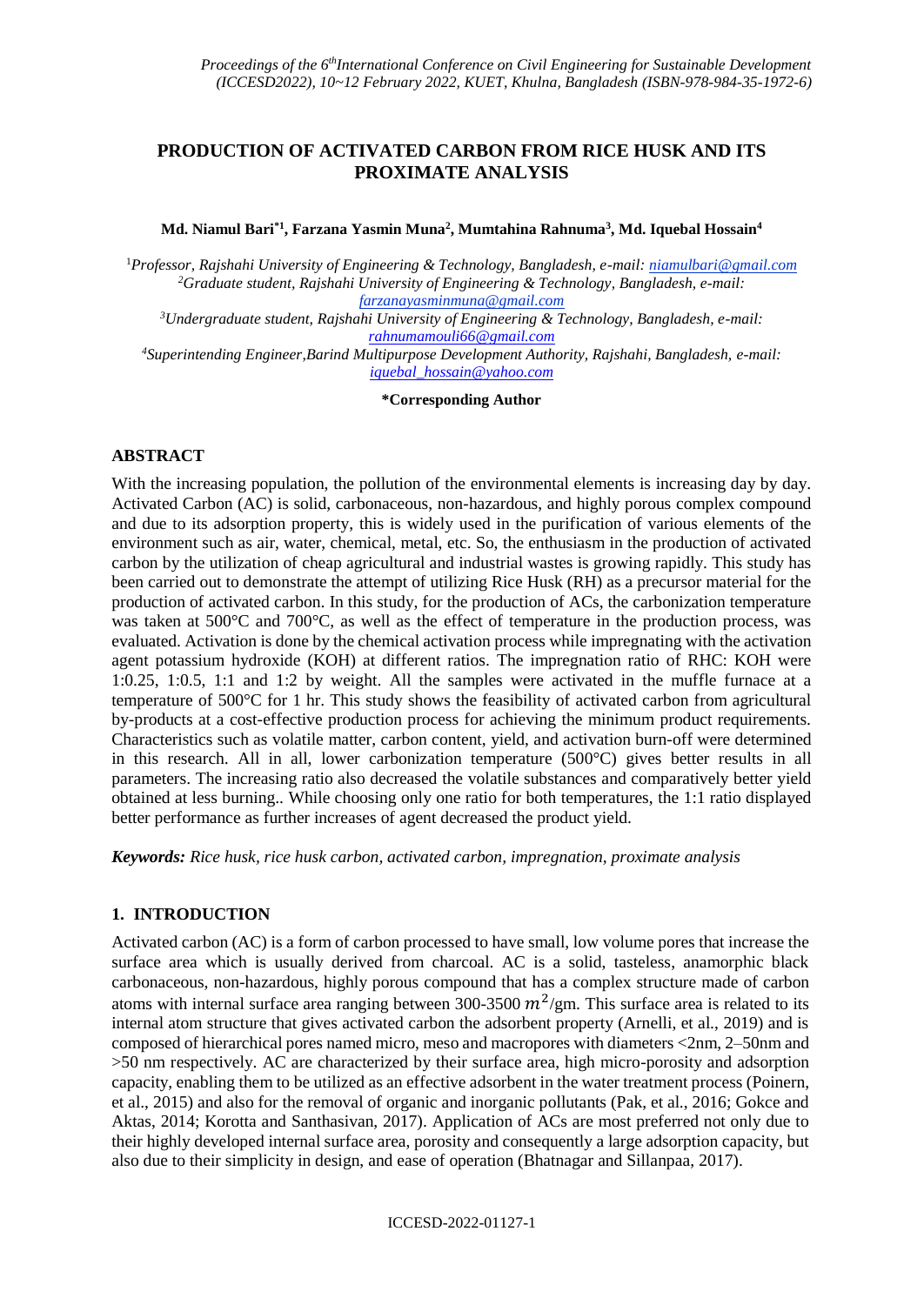The demand for using ACs is increasing day by day because of enhanced awareness about environmental protection. However, due to costly equipment and its maintenance, the production of commercial ACs are still very expensive for costly natural precursors such as wood, coal, etc. Therefore, much research has prompted finding lower production costs and eco-friendly alternative materials which can be transformed into low-cost AC. Previous researches illustrated that agricultural wastes can be suitable sources of raw material for the production of activated carbon including animal bones (Cechinel, et al., 2014), waste bamboo cums (Wang, 2012), mangosteen peel, sludge (Bjorklund and Li, 2017), waste tires (Betancur, et al., 2009), durian shell, coconut shell (Iriarte-Velasco, et al., 2008), rice husks (Chen et al., 2011; Foo and Hameed, 2011; Liou and Wu, 2009), nuts, sugar cane bagasse (Goncalves, et al., 2016), rubberwood, molasses (Goncalves, et al., 2016), and orange peel (Hashemian, et al., 2014). Some factors such as cost, availability, ease of activation, renewability, inorganic content and carbon yield influence the choice of raw materials for the production of AC. Rice husk (RH) is an agricultural waste that has no commercial interest which usually ends up either being openly dumped or burnt instead of recycling. In Bangladesh, it is a major by-product of the rice milling industry. Moreover, globally the production of RH is over 120 million metric tons (Abbas and Santosh, 2010) and about 20% of the paddy weight is RH (Kumagai, et al., 2007). Production of activated carbon from rice husk can increase the value of this agricultural waste and reduce the disposal cost at the same time can provide a cheap alternative to existing commercial activated carbon.

Rice husk has high percentages of carbon as contains lots of cellulose, hemicellulose and lignin. The surface of the carbon is tremendously increased by the removal of hydrocarbon through the physical change called activation. The synthesis of AC comprises two steps. Firstly, the dried RH is carbonized at lower temperatures (<800°C) to produce black char. Secondly, AC is prepared at higher temperatures either by physical activation (Alvarez, et al., 2014) or by chemical activation (Isoda, et al., 2014). The physical process requires the presence of steam or carbon dioxide  $(CO<sub>2</sub>)$  and the chemical process requires activating agents e.g. potassium hydroxide (KOH), sodium hydroxide (NaOH), zinc chloride  $(ZnCl<sub>2</sub>)$  and phosphoric acid  $(H<sub>3</sub>PO<sub>4</sub>)$  followed by activation in an inert atmosphere (Kalderis, et al., 2008). Apparently, for recommended lower temperature for Chemical, the development of porous structure outcomes better as the porous framework can destroy at higher temperatures.

The characteristic of AC depends on its activation method and its Physico-chemical properties (Lua and Guo, 2000). Physical properties such as moisture content, volatile matters, fixed carbon, ash residues, iodine value, methylene blue value, pH value, conductivity (Sm-1), bulk density, specific gravity, decolorizing power and percentage of carbon (C), hydrogen ( $H_2$ ), oxygen ( $O_2$ ) value. Many studies have been carried out with potential and locally available rice husk as a raw material for low-cost adsorbent material and it is proved that activated carbon derived from rice husk shows better performance than industrial-grade activated carbon for decolorization of textile water (Rahman et al., 2013).However,a carbonization temperature-oriented study along with activating chemical ratio has not been much explored. This concern served as a motivation for our research. In this study, rice husk as a precursor material for the production of AC is proposed. However, an approach is done in this research of considering varying carbonization temperature along with impregnation ratio during AC production and carrying out a comparative study between products through proximate analysis.

# **2. METHODOLOGY**

In this study, rice husk was used as the main raw material and potassium hydroxide (KOH) worked as an activating agent. The Carbonization temperature and impregnation ratio changed throughout the whole process and other factors such as activation time, activation temperature carbonization time, and amount of rice husk carbon were kept fixed. There was two carbonization temperature used, 500°C and 700 °C respectively. Each carbonized rice husk was further impregnated with KOH in four ratios of 1:0.25, 1:0.50, 1:1 and 1:2 (w/w). Also, some characterization was executed with the weight recorded at every stage with a digital balance. The process is shown with a flow diagram in Figure 1.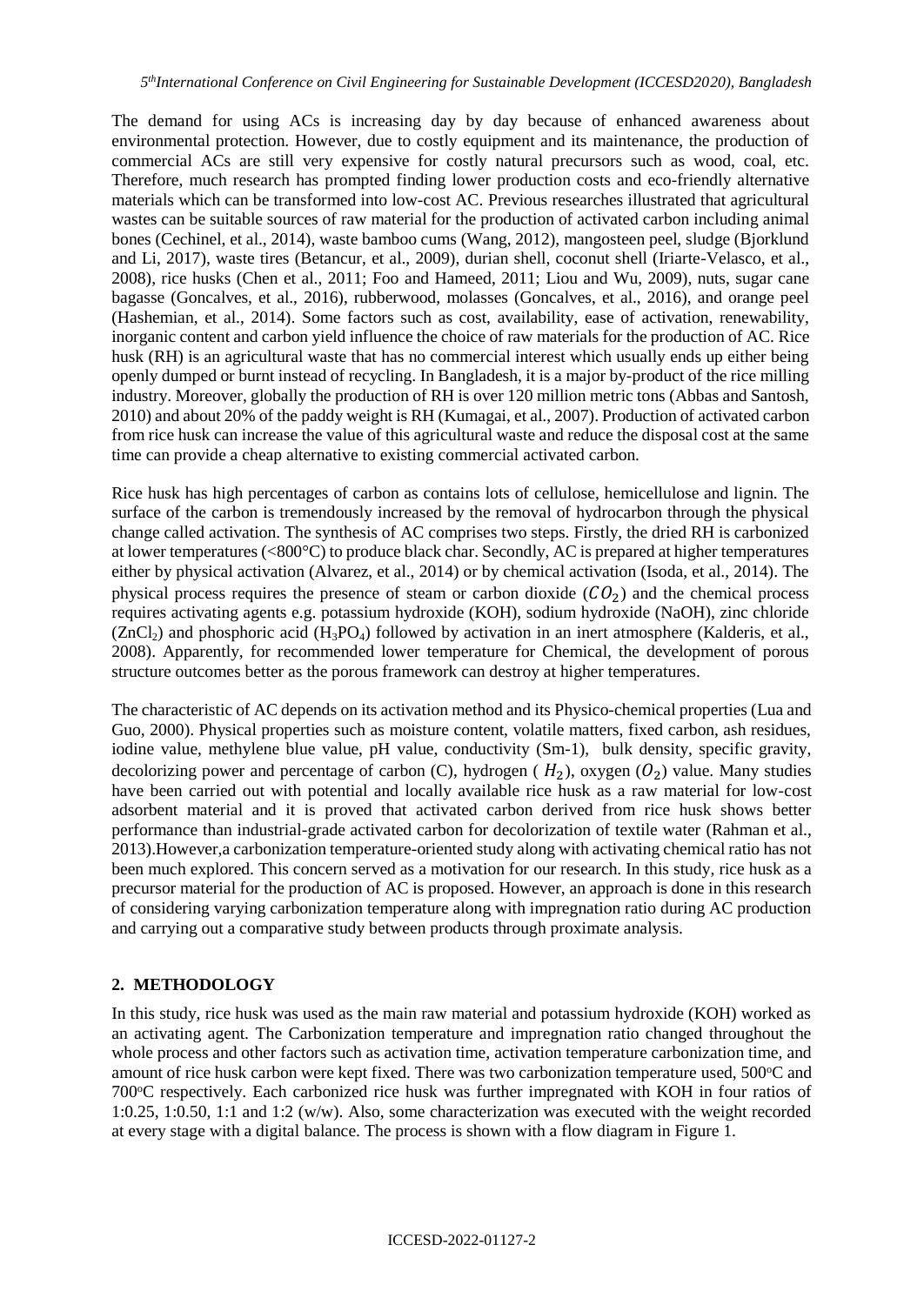

Figure 1: Flow diagram of ACs production procedure

# **2.1 Preparation of Carbon from Rice Husk**

Locally available rice husk was collected from Nabil Auto Rice Mill (unit-2), Rajshahi. Raw rice husk was washed with distilled water several times so that dirt and other substances could be removed initially from RH. Then it was placed in the oven at 60°C until the rice husk got completely dried. This washed and oven-dried rice husk was used for the preparation of rice husk carbon. That rice husk was then placed into the electric furnace (Model: SHTL-233). The temperature was fixed at 500°C and 700°C for burning and kept for about 2 hours. After cooling the electric furnace, the rice husk carbon was obtained. The prepared carbon is shown in the following Figure 2.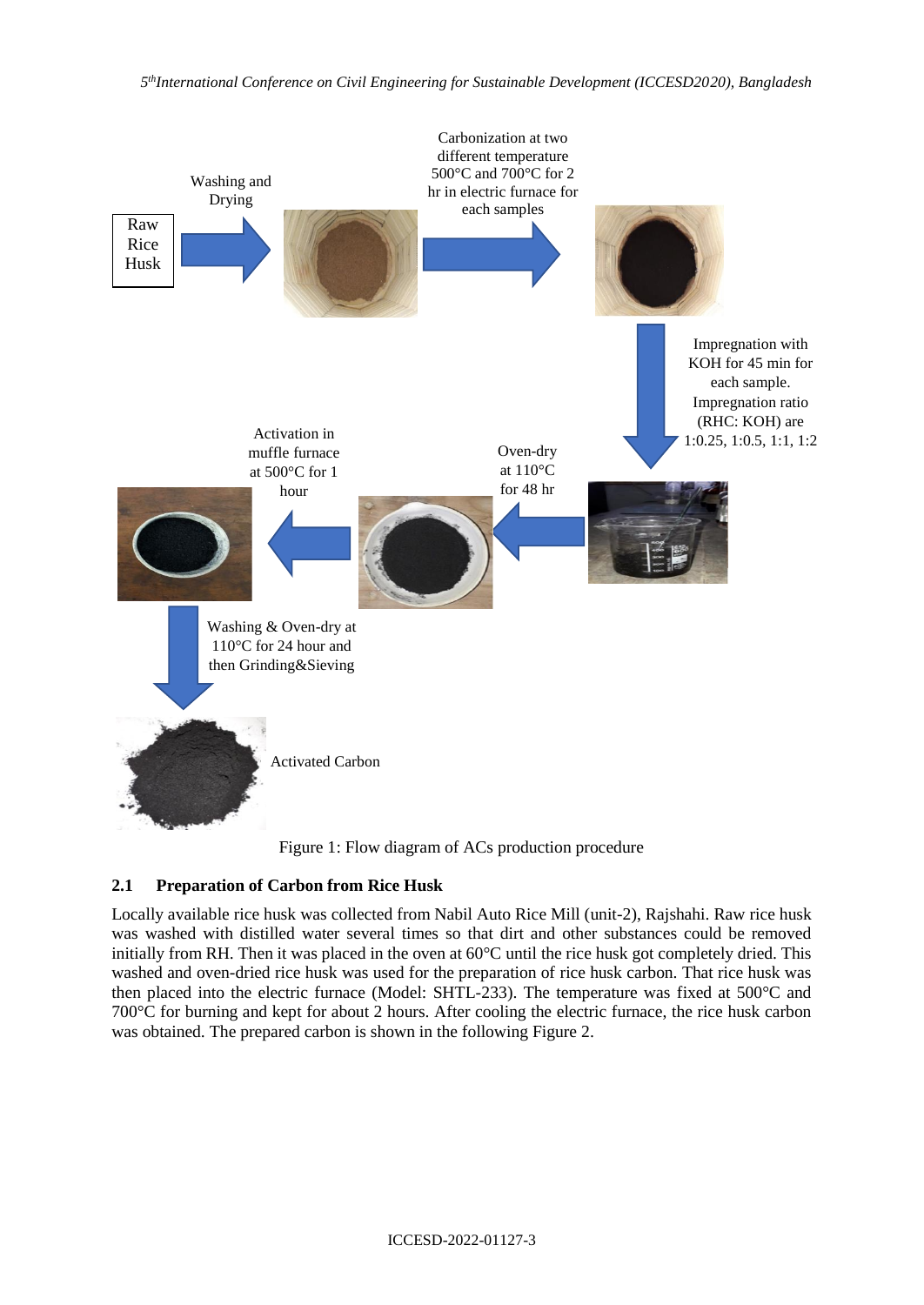

Figure 2: Rice husk & Rice husk carbon

#### **2.2 Activation of Rice Husk Carbon**

In this experiment, potassium hydroxide (KOH) solution was used as activating agent. For each temperature (500°C and 700°C) four ratios of rice husk carbon and potassium hydroxide solid were taken. The ratio of rice husk carbon and potassium hydroxide were maintained at 1:0.25, 1:0.50, 1:1 and 1:2 by weight. Between four samples after 700°C carbonizations, for two samples, 20 gm and 40 gm of KOH solid were taken to mix with 20 grams of rice husk carbon in each to obtain the ratio of 1:1 and 1:2 respectively. For this, KOH solid had to mixed with distilled water to make a solution of 100 ml and then through stirring and gradualy pouring the 20 gm carbon. The amount of distilled water for two solution were more for ratio 1:1 (carbon:agent) as naturally KOH solid release liquid in open environment. Other remaining two samples were prepared by mixing 15 gm of carbon with 7.5 gm and 3.75 gm of KOH for preparing the ratio of C: KOH as 1:0.5 and 1:0.25 respectively and in the same manner 100 ml solution obtained and then carbon were mixed thoroughly.Same procedure followerd for preparing the other four samples from carbonized at 500°C derived carbon mixed with KOH in each sample was contained 20gm, where the amount of KOH used as 5gm,10gm,20 gm and 40 gm for preparing ratio of 1:0.25, 1:0.5,1:1,1:2(w/w) respectively. The samples were stirred for about 1hour and then placed in the oven at 120°C for 48 hours. The oven-dried activated samples were put into the muffle furnace (Barnstead Thermolyne 47900 Furnace) for further activation at 500°C for 1 hour.

After activation in the muffle furnace, the activated carbon was washed with distilled water several times till the activating agent washed properly and the sample got a neutral pH value. Then these all eight samples were oven-dried at 110°C for 24 hours. After which all samples were grounded by using pestle mortar and passed through 0.075mm sieve and collected the produced activated carbon. All the samples were stored in air-tight boxes for further analysis. The sample of produced AC can be shown below in Figure 3.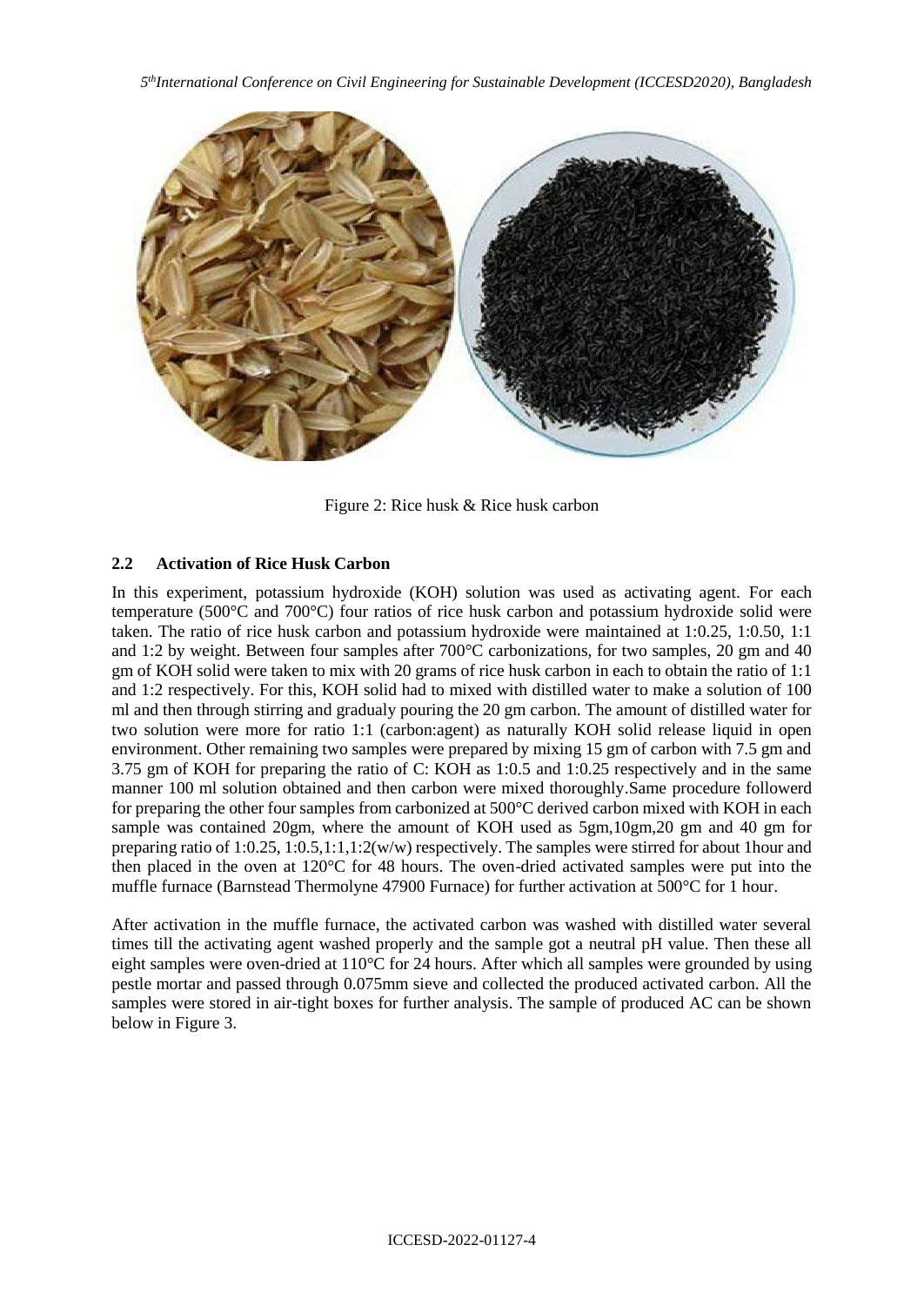

Figure 3:Final Activated Carbon

## **2.3 Proximate Analysis**

Proximate analysis was done to determine the carbon content, volatile matters, activation burn-off,and product yield, for separate cases. The methods of these analyses are briefly described in the following sections.

### **Carbon content**

Carbon content could be determined from the difference of weightsof samplesbefore and after burning in the electric furnace as ash-free. The following equation is used to calculate the carbon content where  $w_1$  is the weight of dried rice husk and  $w_2$  is the weight of produced ash-free carbon after burning in the furnace.

| <i>Carbon content</i> $(\%) = \frac{w_2}{w_1}$ | $\ddot{\phantom{0}}$ |  |
|------------------------------------------------|----------------------|--|
|------------------------------------------------|----------------------|--|

### **Ash Content**

Ash content of rice husk was determined as a percentage of rice husk from the weight of ash produced after burning at 550°C for 1 hr in the muffle furnace. The weight of produced ash is  $w_3$  and the following equation is used to calculate.

| Ash content $\left(\% \right) = \frac{w_3}{w_3} \times$ |  |
|---------------------------------------------------------|--|
|---------------------------------------------------------|--|

### **Volatile matter**

The mass losses are due to the release of volatile matters in a continual carbonization process with an increase in temperature. Therefore, the content of volatile matter can easily be determined from the differencein weight of carbon and ash from the weight ofrice husk taken for carbonization. The calculation is expressed as equation 3.

 (%) = 1−2−<sup>3</sup> <sup>1</sup> × 100 ----------------------------------------------------------------- (3)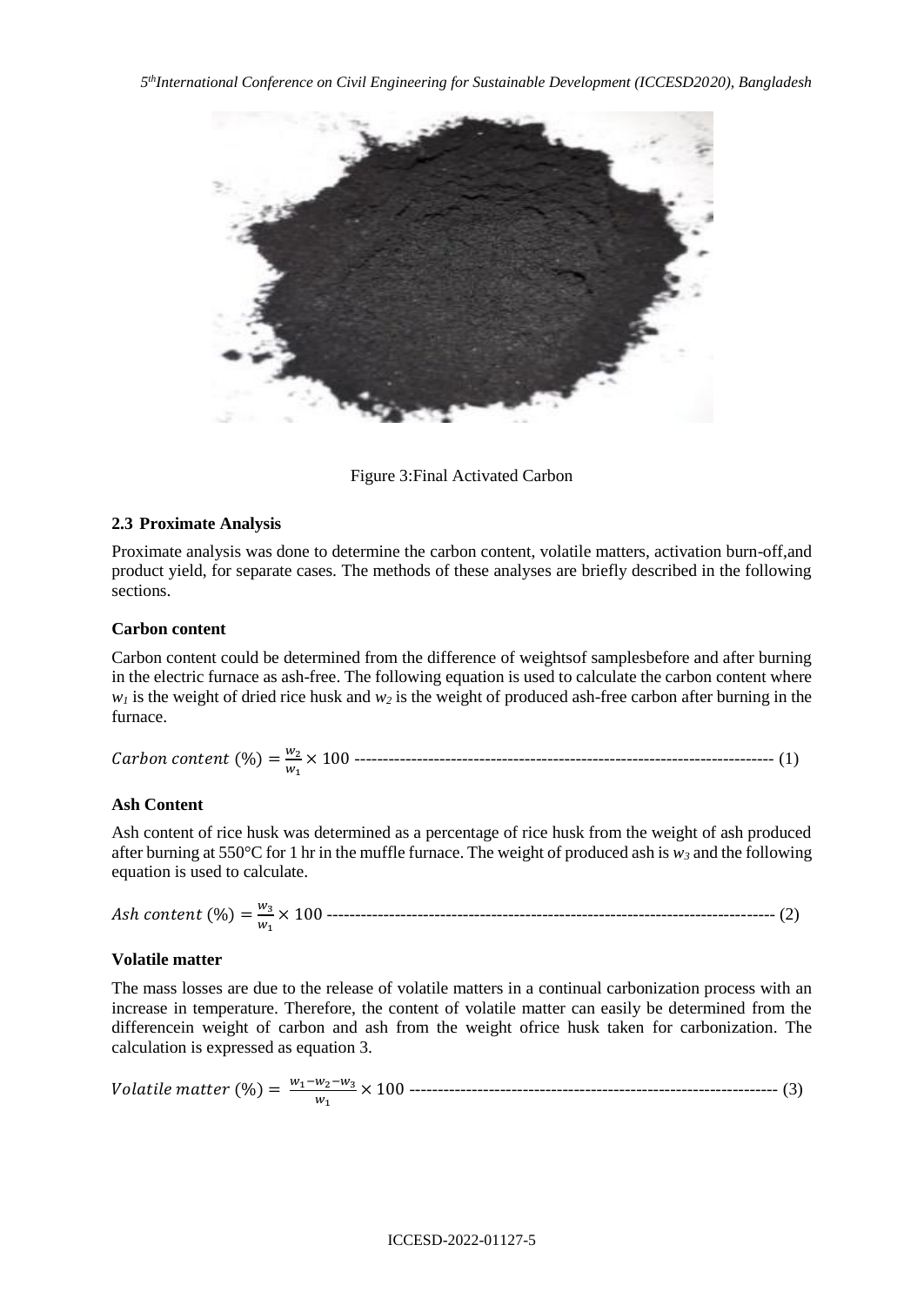## **Activation burn-off**

The loss of mass during the activation process varied with the variation of temperature (Saka, 2012).Burn-off refers to the loss of weight during the activation process. It can be determined with the difference between the weight of char with activation reagent and weight of product after activation. It can be expressed as equation 4 (Rhaman, et al., 2015).

 $\textit{Activationburn} - \textit{off}(\%) = \frac{(w_4 + w_5) - w_6}{w}$ <sup>4</sup> × 100 ------------------------------------------------------ (4)

Where,  $w_4$ ,  $w_5$  and  $w_6$  are the weight of carbon before activation, the weight of activation reagent and the weight of carbon after activation, respectively.

# **Yield of AC**

Yield is the percentage of the final product with respect to the original raw material. It could be determined from the mass of AC produced finally and the mass of rice husk used for the production.The yield of activated carbon was estimated with equation 5. The weight of the final product of activated carbon after washing for complete removal of residual alkali and drying is denoted as  $w_7$  and the weight of rice husk used is  $w_1$ .

 (%) = <sup>7</sup> <sup>1</sup> × 100 ---------------------------------------------------------- (5)

## **3. RESULTS AND DISCUSSIONS**

The produced activated carbon from rice husk was characterized with proximate analysis and determined the yield, carbon content, volatile matter, and activation burn-off. The obtained results are presented in Table 1.

| Carbonization   | Carbon Content | Volatile Matter | Ash Content $(\%)$ |
|-----------------|----------------|-----------------|--------------------|
| Temperature     | $\frac{9}{6}$  | $\mathcal{O}_0$ |                    |
| $500^{\circ}$ C | 14.96          | 63.22           | 21.82              |
| 700°C           | 14.28          | 63.81           | 21.91              |

Table 1: Activated Carbon Characterization

The results demonstrate that there is no significant effect of temperature on the production of carbon from rice husk and it is around 15% of the raw material. Similarly, while comparing between samples, it can be noticed that the percentages of volatile matter of rice huskobtained at 500°C and 700°C are the same (63.22% and 63.81%) which means that volatile matter has been completely removed at or below the temperature of 500°C. As volatile matter works as an obstruction for the activating agent, the complete removal of the volatile matter before activation (during the production of carbon)from the raw material indicates an excellent property of precursor material for the production of activated carbon. Furthermore, the ash content obtained was 21.82% and 21.91% at 500°C and 700°C, respectively. Rhaman, et al. (2015) obtained fixed carbon 14.40% and Sharath, et al. (2017) obtained 20.99% from rice husk. Therefore, a comparable quantity of carbon was produced in this study.

The mass decreased during activation was called activation burn-off and this varied with varying activation temperature (Rhaman, et al., 2015). The extent of activation of the char depends on the extent of burn-off.The yield of activated carbon and activation burn-off for different ratios of the activating agent at a temperature of 500°C and 700°C are presented in Figure 4. It is observed that the activation burn-off is increasing with the increase of activation agent and temperature. On the other hand, the yield of activated carbon decreased with the increase of activation agent and temperature.The yield of activated carbon decreased with the increase of temperature due to the increase of activation burn-off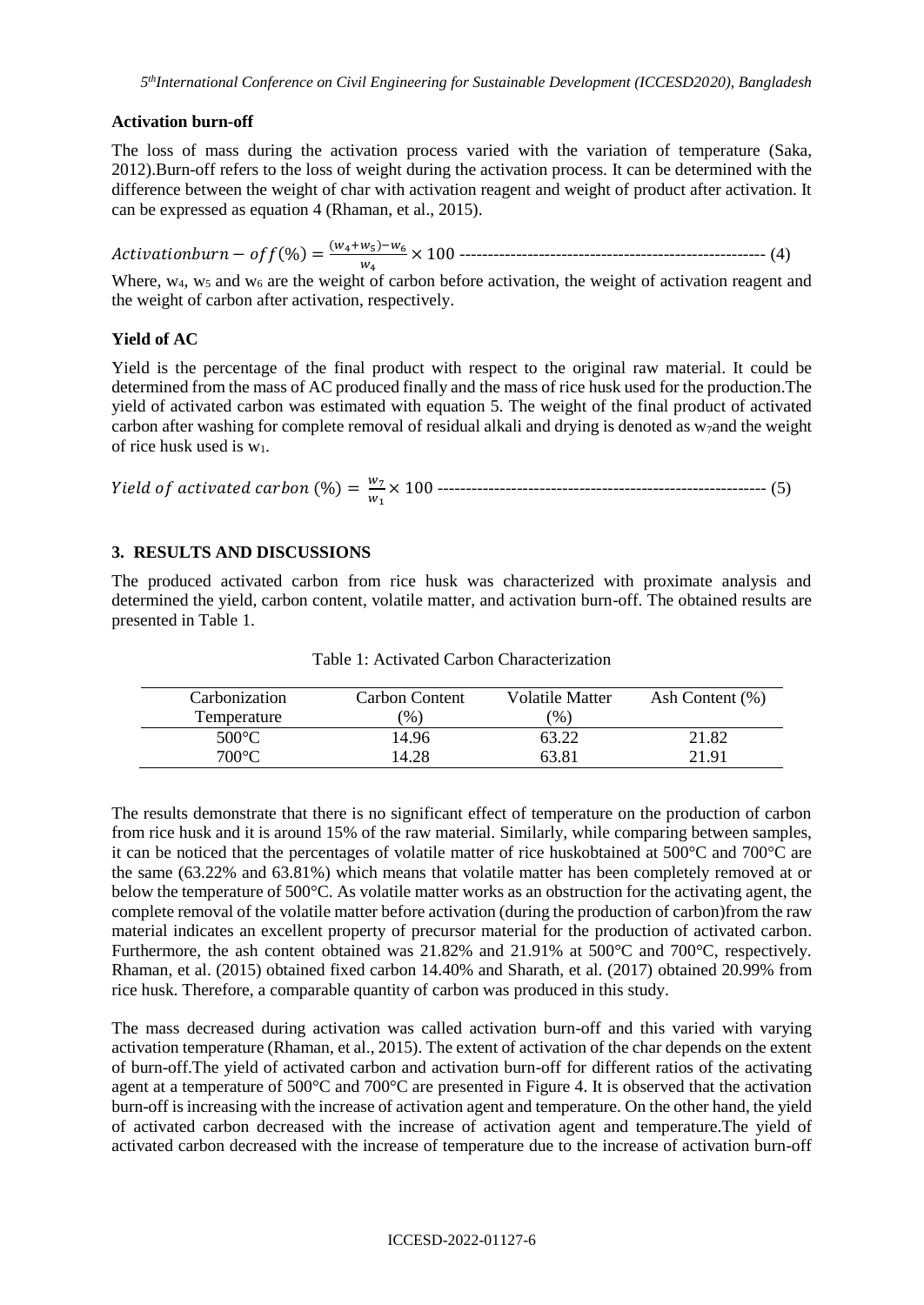with an increase of temperature. Furthermore, the yield strongly depends on the amount of alkali used (Rhaman, et al., 2015).



Figure 4: The relations of activation and yield of activated carbon with the ratio of activation agent

Chang, et al. (2000) showed that the higher temperature char has a more developed pore structure.Pore development in the carbon would enhance the surface area and pore volume of the activated carbon by promoting the diffusion of activating agent molecules into the pores and thereby increasing the agent−carbon reaction via acid hydrolysis processes which would then create more pores (Hong et al., n.d.). Here below can be seen typical SEM image of rice husk, rice husk char and activated carbon in (a),(b) and (c) section of Figure 5 respectively presented by (Hanum et al., 2017).



Figure 5: (a)SEM of rice husk, (b) SEM of rice husk char& c) SEM of activated carbon(Hanum et al., 2017)

Also, high temperatures can reduce the activation time of the same burn-off. Thus, a higher temperature can overcome the drawbacks of a longer period of activation time required to attain a larger surface area and offer a higher potential to produce activated carbon of greater adsorption capacity. The higher burnoff develops microporosity and widens the micropore by removing the obstructing agent from the char(Carrott et al. 2003). It is due to the more reduction of volatile substances at higher temperatures and with higher content of activation agent. However, a higher amount of alkali used for the activation to obtain a high surface area with increased porosity might not be economical sometimes considering the production and material costs.

# **4. CONCLUSIONS**

In this study, rice husk-based activated carbon is produced with different alkali ratios (1:0.25, 1:0.5, 1:1 and 1:2 (w/w)) in two different carbonization temperatureand an approach of proximate characterization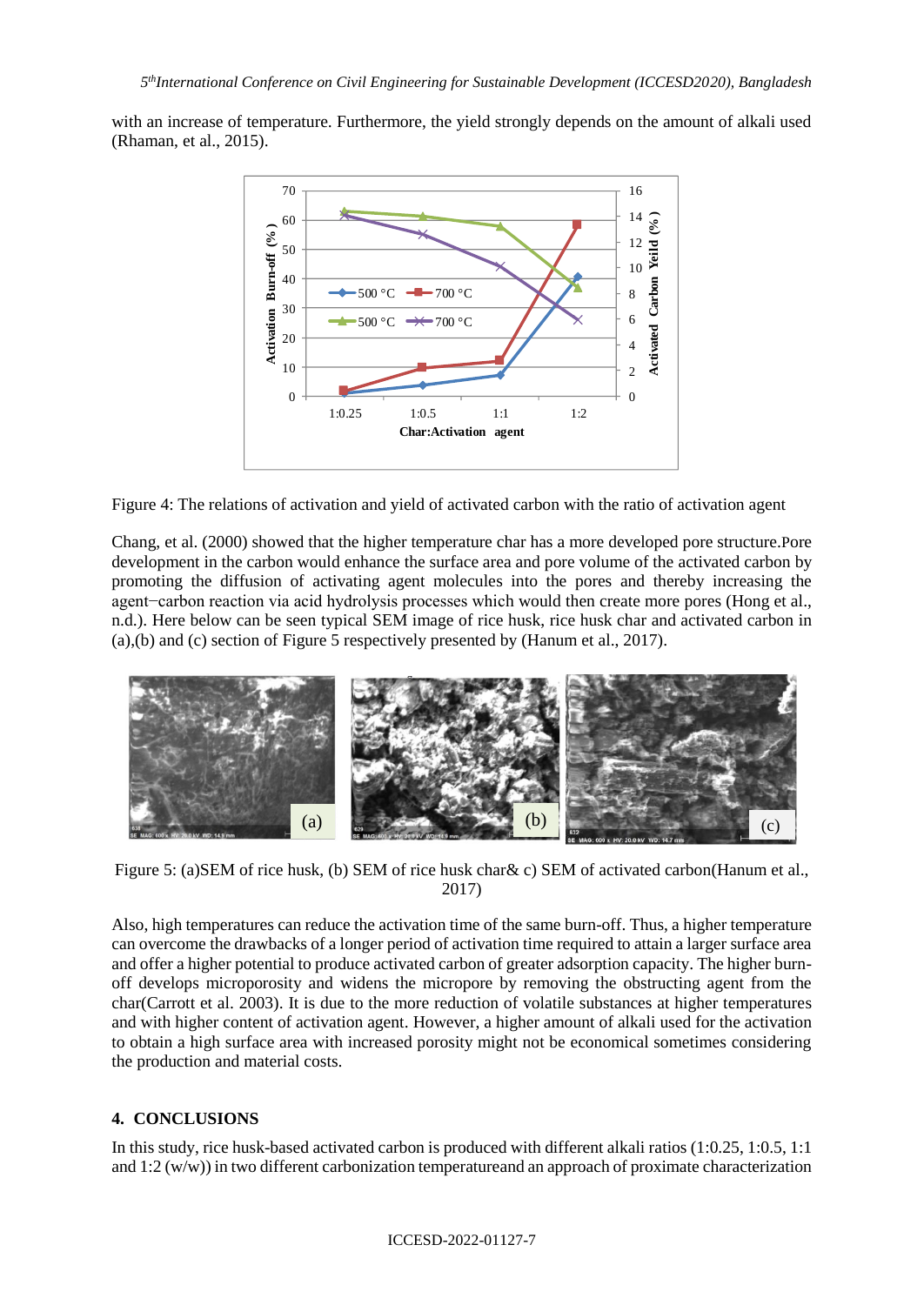is done. The study showed the percentage of volatile matter is nearly the same for both temperatures. Although activation burn off increases with the temperature, the yield of activated carbon decreases. Here, carbonization at  $700^{\circ}$ C exhibits a better surface area, but the yield of activated carbon is lower. Again, higher alkali content can increase the porosity in activated carbon resulting in uneconomical production. Therefore, activated carbon produced with 1:1 of char carbonized at  $500^{\circ}$ C and activation agent would be profitable considering the activation burn-off, yeildof activated carbon, carbon content and volatile matter.

#### **ACKNOWLEDGEMENT**

The authors acknowledge the contribution of another co-author SwakharSaha who passed away shortly after the preparation of the manuscript.

#### **REFERENCES**

- Abbas, A. and Santosh, A. (2010). Global Potential of Rice Husk as a Renewable Feedstock for Ethanol Biofuel Production. Volume -03, DO- 10.1007/s12155-010-9088-0.
- Alveraz, J., Lopez, G., Amutio, M., Bilbao, J., and Olazar, M. (2014). Upgrading the rice husk char obtained by flash pyrolysis for the production of amorphous silica and high quality activated carbon. Bioresource Technology, 170, 132–137[.https://doi.org/10.1016/j.biortech.2014.07.073.](https://doi.org/10.1016/j.biortech.2014.07.073)
- Arnelli, U.H.H.P, Fandi, N.C. and Yayuk, A. (2019). Use of microwave radiation for activating carbon from rice husk using ZnCl<sub>2</sub> activator. Jornal kimia sains dan Aplikasi 22(6):283-291
- Betancur, M., Martínez, J.D., and Murillo, R. (2009). Production of activated carbon by waste tire thermochemical degradation with CO2. Journal of Hazardous Materials, 168(2–3), 882–887. https://doi.org/10.1016/j.jhazmat.2009.02.167
- Bhatnagar, A., and Sillanpää, M. (2017). Removal of natural organic matter (NOM) and its constituents from water by adsorption – A review. Chemosphere, 166, 497– 510[.https://doi.org/http://dx.doi.org/10.1016/j.chemosphere.2016.09.098](https://doi.org/http:/dx.doi.org/10.1016/j.chemosphere.2016.09.098)
- Bjorklund, K., and Li, L. Y. (2017). Adsorption of organic stormwater pollutants onto activated carbon from sewage sludge. Journal of Environmental Management, 197, 490–497. <https://doi.org/10.1016/j.jenvman.2017.04.011>
- Carrott, P.J.M., Carrott, M.M.L.R., Mourão, P.A.M. and Lima, R.P. (2003). Preparation of Activated Carbons from Cork by Physical Activation in Carbon Dioxide. Adsorption Science & Technology Vol. 21 No. 7, 669-681.
- Cechinel, M.A.P., Ulson De Souza, S.M.A.G., and Ulson De Souza, A.A. (2014). Study of lead (II) adsorption onto activated carbon originating from cow bone. Journal of CleanerProduction, 65, 342– 349.<https://doi.org/10.1016/j.jclepro.2013.08.020>
- Chang, C.F., Chang, C.Y. and Tsai, W.T. (2000). Effects of Burn-off and Activation Temperature on Preparation of Activated Carbon from Corn Cob Agrowaste by CO2 and Steam. Journal of Colloid and Interface Science 232, 45–49 (2000) doi:10.1006/jcis.2000.7171
- Chen, Y., Zhu, Y., Wang, Z., Li, Y., Wang, L., Ding, L. and Guo, Y. (2011). Application studies of activated carbon derived from rice husks produced by chemical-thermal process - A review. Advances in Colloid and Interface Science, 163(1),39–52. [https://doi.org/10.1016/j.cis.2011.01.006.](https://doi.org/10.1016/j.cis.2011.01.006)
- Foo, K.Y. and Hameed, B.H. (2011). Utilization of rice husks as a feedstock for preparation of activated carbon by microwave induced KOH and  $K_2CO_3$  activation. Bioresource Technology, 102(20), 9814– 9817[.https://doi.org/10.1016/j.biortech.2011.07.102](https://doi.org/10.1016/j.biortech.2011.07.102)
- Gokce, Y. and Aktas, Z. (2014). Nitric Acid Modification of Activated Carbon Produced from Waste Tea and Adsorption of Methylene Blue and Phenol. Applied Surface Science 313 (2014) 352-359.
- Gonçalves, G. da C., Pereira, N. C., and Veit, M. T. (2016). Production of bio-oil and activated carbon from sugarcane bagasse and molasses. Biomass and Bioenergy, 85, 178–186. <https://doi.org/10.1016/j.biombioe.2015.12.013>